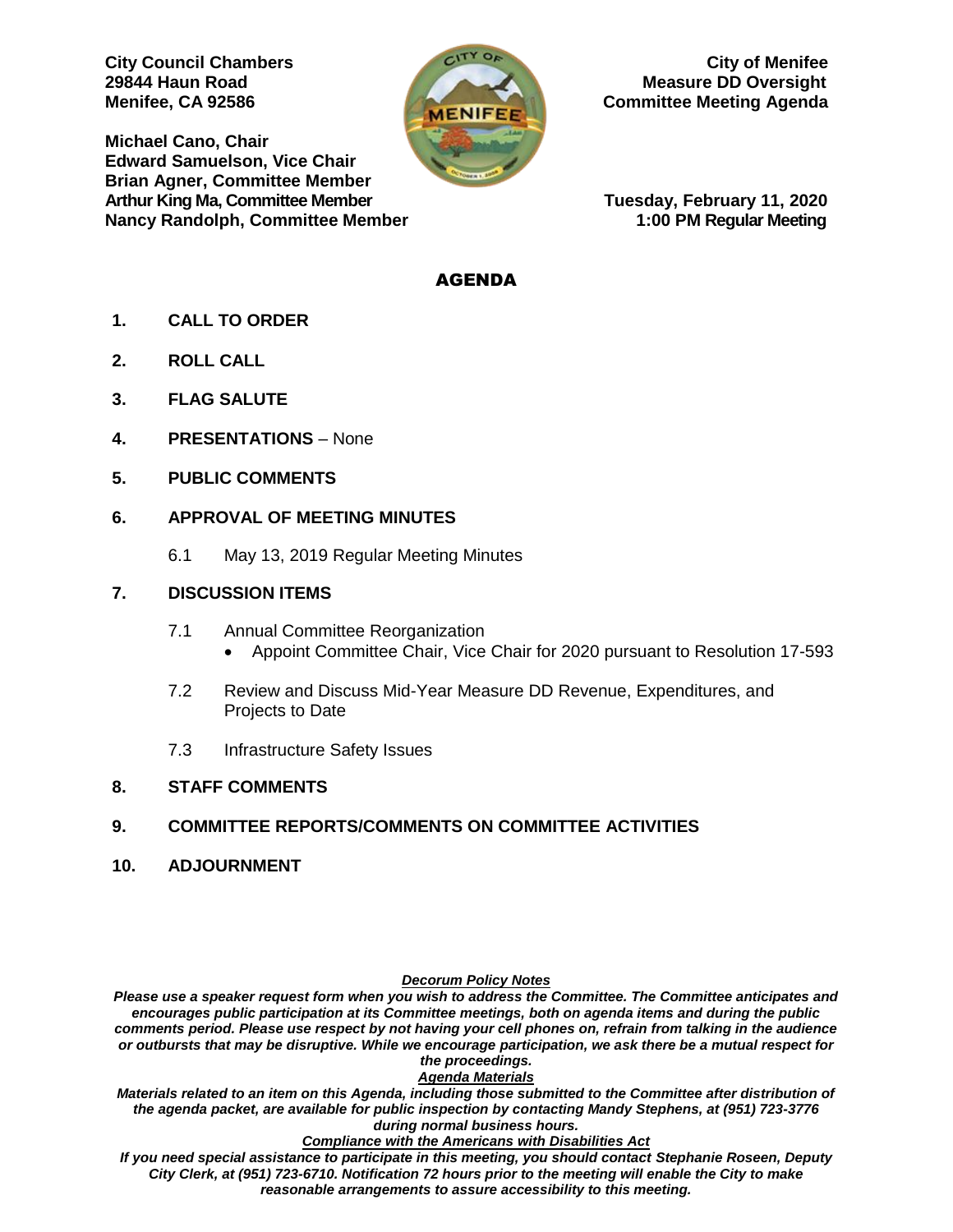**City Hall Council Chambers 29714 Haun Road Menifee, CA 92586** 

**Michael Cano, Chair Edward Samuelson, Vice Chair Brian Agner, Committee Member** Arthur King Ma, Committee Member **Monday, Maya 13, 2019 Nancy Randolph, Committee Member 2:00 PM Regular Meeting**



**City of Menifee Measure DD Oversight Committee Meeting Minutes**

#### **Minutes**

# **1. CALL TO ORDER**

Chair Michael Cano called the meeting to order at 2:02 p.m.

### **2. ROLL CALL**

City Clerk Sarah A. Manwaring called roll. Present were: Brian Agner, Arthur King Ma, Edward Samuelson and Michael Cano. Nancy Randolph was absent.

# **3. FLAG SALUTE**

Chair Cano led the flag salute.

## **4. PRESENTATIONS**

There were no presentations.

#### **5. PUBLIC COMMENTS**

There were no public comments.

#### **6. APPROVAL OF MEETING MINUTES**

6.1 March 19, 2019 Regular Meeting Minutes

The minutes were approved unanimously (Randolph absent) with no modifications.

#### **7. DISCUSSION ITEMS**

7.1 Review and Discuss 2019/2020 Proposed Measure DD Budget

Assistant City Manager Jeff Wyman introduced the item and then handed it over to Deputy Finance Director Wendy Preece for the report. Ms. Preece presented the proposed budget including revenues and expenses.